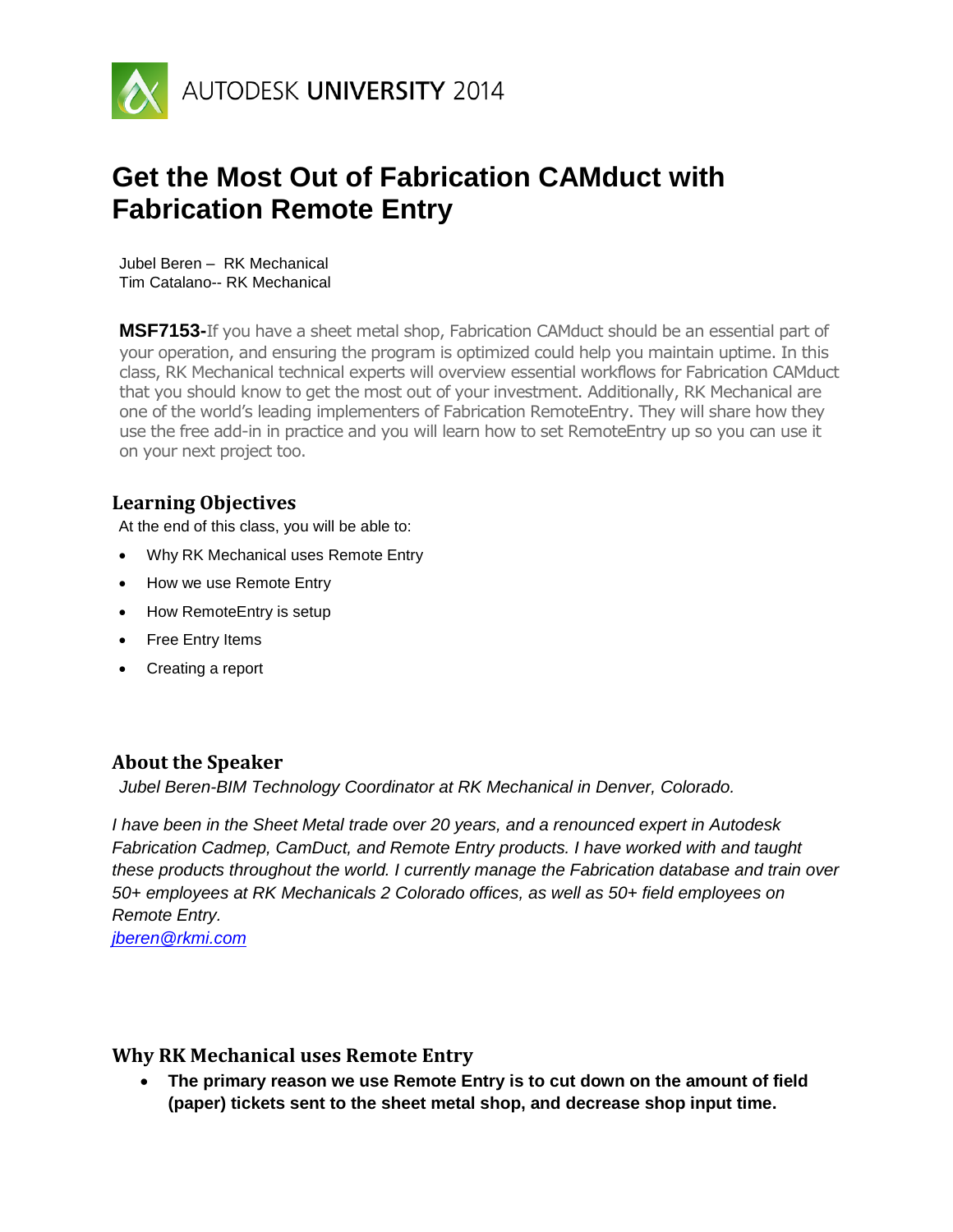**Between our Cad department and the input office has increased productivity by 75% according to in house studies. Other reasons listed below.**

- o **Lost hand tickets**
- o **Damaged hand tickets or fax "ate 'em"**
- o **You won't believe this, but LEGABILITY was a big problem**
- o **Accountability for what the field orders instead of "The shop made it wrong" excuse**



#### **Remote Entry Screenshot**

#### **How we use Remote Entry**

- **We use it across multiple devices in the field**
- **Laptops and tablets**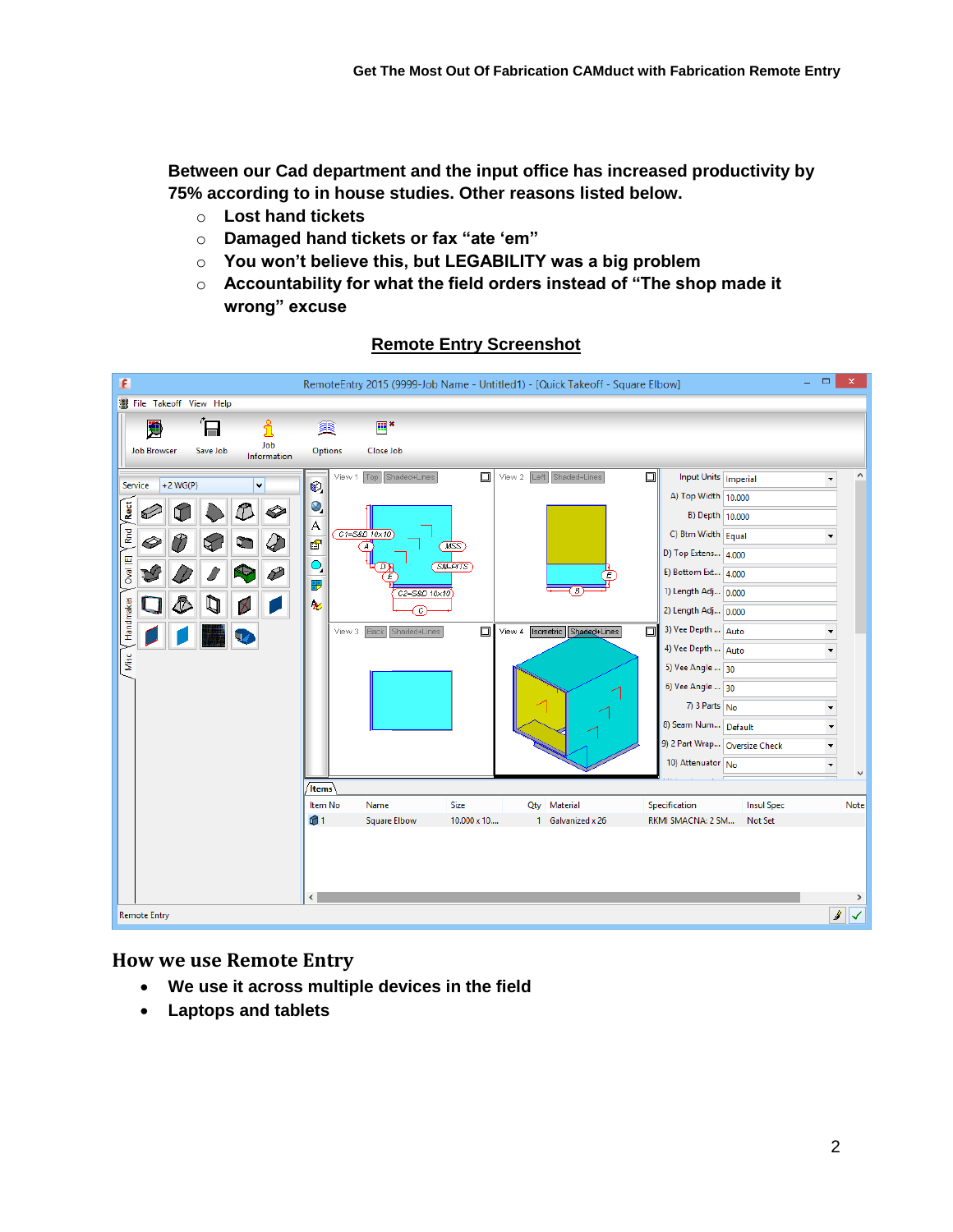



- **They use the EXACT same database as CAMduct and CADmep**
- **Database is stored locally on each machine**
- **RK sync tool is used to update the field database as needed**

| Ø                                                                             | Sync Folders   3.1.0.83                                                                                                      | × |
|-------------------------------------------------------------------------------|------------------------------------------------------------------------------------------------------------------------------|---|
| <b>Sync</b><br><b>Database</b>                                                | C:\RK Fab DB\SharedDB\<br><b>Reading Counting</b>                                                                            |   |
| <b>Switch</b>                                                                 | C:\RK Fab DB\SharedDB\Libraries\<br><b>Reading Counting</b><br>position.dat                                                  |   |
| <b>RK Standards</b>                                                           | C:\RK Fab DB\SharedDB\download\WebconnectImages<br><b>Reading Cleaning</b><br>b9f680c1-982c-4c59-a13d-eee6521cd6ca.gif       |   |
| <b>Upload</b><br><b>Password Required</b><br>Upload                           | C\RK Fab DB\SharedDB\IMAGES\NEW SVC BUTTONS<br><b>Reading Cleaning</b><br><b>MJ Adapter Joint Pipe.png</b>                   |   |
| <b>Backup</b><br><b>Backup/Restore</b>                                        | C:\RK Fab DB\SharedDB\Reports\CAMduct<br><b>Reading Cleaning</b><br><b>RK S-D Connector List.IRP</b>                         |   |
|                                                                               | C:\RK Fab DB\SharedDB\scripts\GOOD SCRIPTS<br><b>Reading Cleaning</b><br><b>RAW TO RN.COD</b>                                |   |
| $\sqrt{ }$ Recycle<br><b>Enable Logging</b>                                   | C:\RK Fab DB\SharedDB\Libraries\Architectural-Parts\CAD Parts\Animals\Dino<br><b>Reading Cleaning</b><br><b>Trotting.ITM</b> |   |
| Files deleted: 0<br>Folders created: 0<br>Files copied: 0 (0 new   0 updated) | Total time: 00:00:04.1194973 (00:00:04.0849651 read   00:00:00.0345322 copy)                                                 |   |
|                                                                               |                                                                                                                              |   |

- **Jobs can be entered in anywhere on site without internet connection**
- **Once a job is done inputting and saved, the user hooks up to the internet and emails the .REJ file along with a brief report and sends it directly to the shop to be reviewed and fabricated.**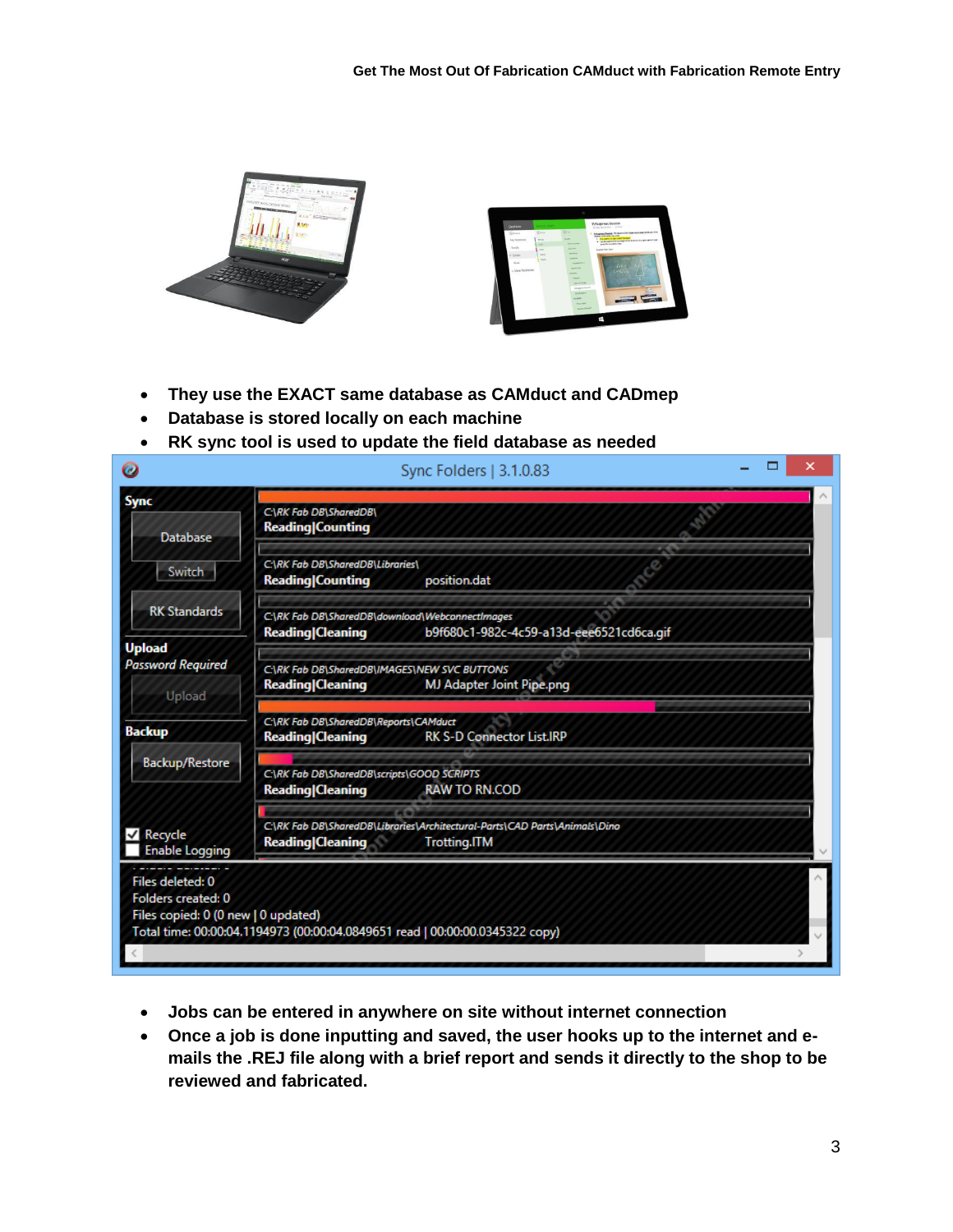**How Remote Entry is setup**

- **Installation**
- **Copy of the Cam File and creating a new configuration**
- **Map.ini**
- **Project Folder Location/Shortcut**
- **Editmap.exe configuration**
- **Set up of custom job information (In cam)**
- **Where to store your custom job information file (.CJL)**

|                                  | ×<br>Job Information - Untitled1 |  |  |
|----------------------------------|----------------------------------|--|--|
| 126121<br>Mechanical Contractors |                                  |  |  |
|                                  | <b>Job File Untitled1</b>        |  |  |
| <b>Tag Color</b>                 |                                  |  |  |
| <b>Ordered By</b>                |                                  |  |  |
| <b>Date Ordered</b>              |                                  |  |  |
| <b>Shipping Date</b>             |                                  |  |  |
|                                  |                                  |  |  |
| 11/14/2014                       | 2:21 PM                          |  |  |
| 聞<br>$\Sigma$ $\oplus$           | OK<br>Cancel                     |  |  |

- **How to add items to services**
- **Tip and Tricks**

**Free Entry Items**

 **RK uses free entry item so the field can order s&d, angle, sealant, etc. through Remote Entry.**